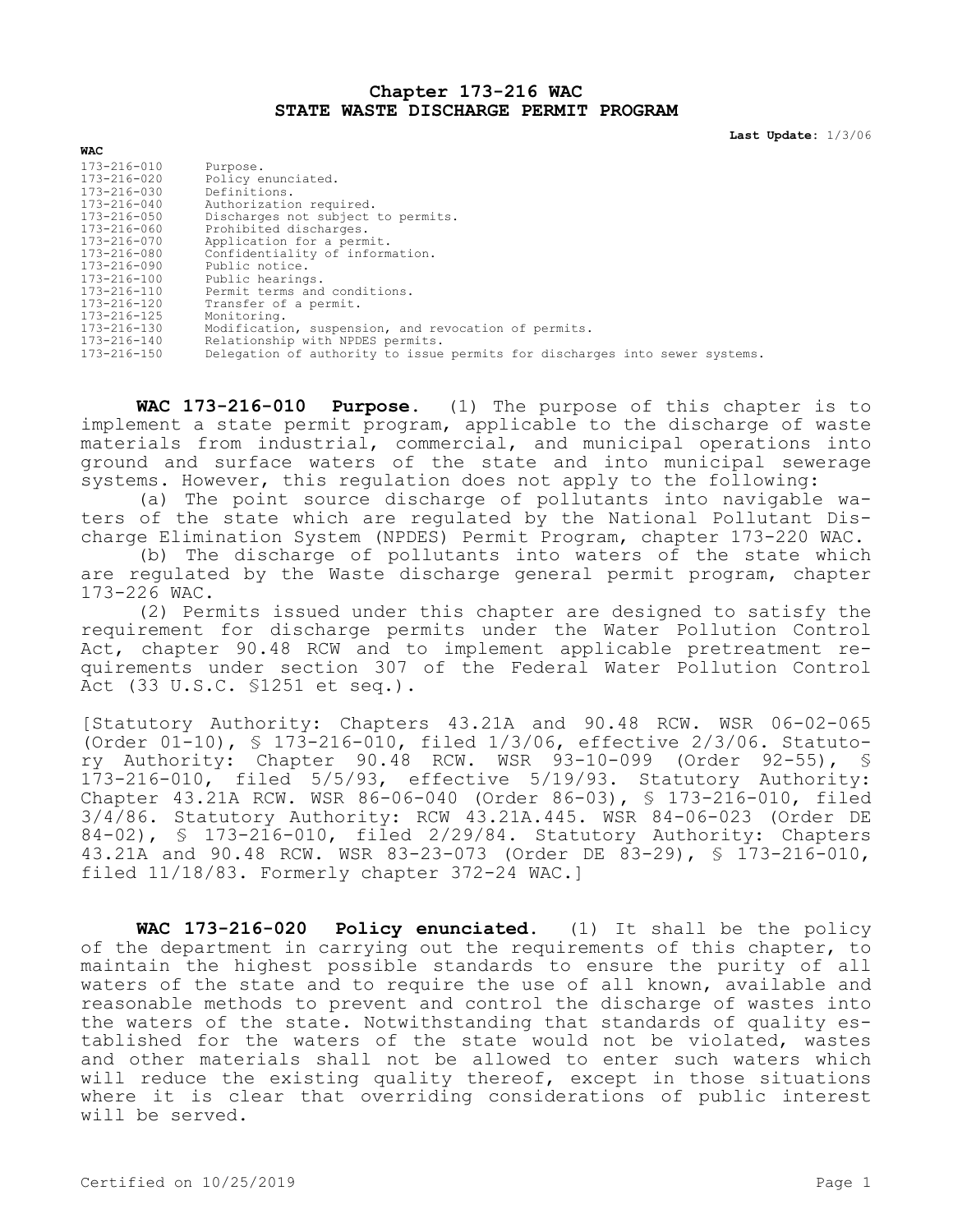(2) Consistent with this policy, the discharge of waste materials into municipal sewerage systems which would interfere with, pass through, or otherwise be incompatible with such systems or which would contaminate the sludge will not be permitted.

(3) Consistent with this policy, the department will act to prevent the disposal of wastes that present a risk to human health, including the potential, chronic effects of lifetime exposure to waste materials.

[Statutory Authority: Chapter 43.21A RCW. WSR 86-06-040 (Order 86-03), § 173-216-020, filed 3/4/86. Statutory Authority: RCW 43.21A.445. WSR 84-06-023 (Order DE 84-02), § 173-216-020, filed 2/29/84. Statutory Authority: Chapters 43.21A and 90.48 RCW. WSR 83-23-073 (Order DE 83-29), § 173-216-020, filed 11/18/83.]

**WAC 173-216-030 Definitions.** For the purposes of this chapter the following definitions shall be applicable:

(1) "Beneficial uses" shall include, but not be limited to, use for domestic water, irrigation, fish, shellfish, game, and other aquatic life, municipal, recreation, industrial water, generation of electric power, and navigation.

(2) "Dangerous wastes" means any discarded, useless, unwanted, or abandoned nonradioactive substances, including but not limited to certain pesticides, or any residues or containers of such substances which are disposed of in such quantity or concentration as to pose a substantial present or potential hazard to human health, wildlife, or the environment because such wastes or constituents or combinations of such wastes:

(a) Have short-lived, toxic properties that may cause death, injury, or illness or have mutagenic, teratogenic, or carcinogenic properties; or

(b) Are corrosive, explosive, flammable, or may generate pressure through decomposition or other means (Hazardous Waste Disposal Act, chapter 70.105 RCW).

(3) "Department" means department of ecology.

(4) "Domestic wastewater" means water carrying human wastes, including kitchen, bath, and laundry wastes from residences, buildings, industrial establishments or other places, together with such groundwater infiltration or surface waters as may be present (submission of plans and reports for construction of wastewater facilities, chapter 173-240 WAC).

(5) "Domestic wastewater facility" means all structures, equipment, or processes required to collect, carry away, treat, reclaim, or dispose of domestic wastewater together with such industrial waste as may be present. In case of subsurface sewage treatment and disposal, the term is restricted to mean those facilities treating and disposing of domestic wastewater only from:

(a) A septic tank with subsurface sewage treatment and disposal and an ultimate design capacity exceeding fourteen thousand five hundred gallons per day at any common point; or

(b) A mechanical treatment system or lagoon followed by subsurface disposal with an ultimate design capacity exceeding three thousand five hundred gallons per day at any common point (submission of plans and reports for construction of wastewater facilities, chapter 173-240 WAC).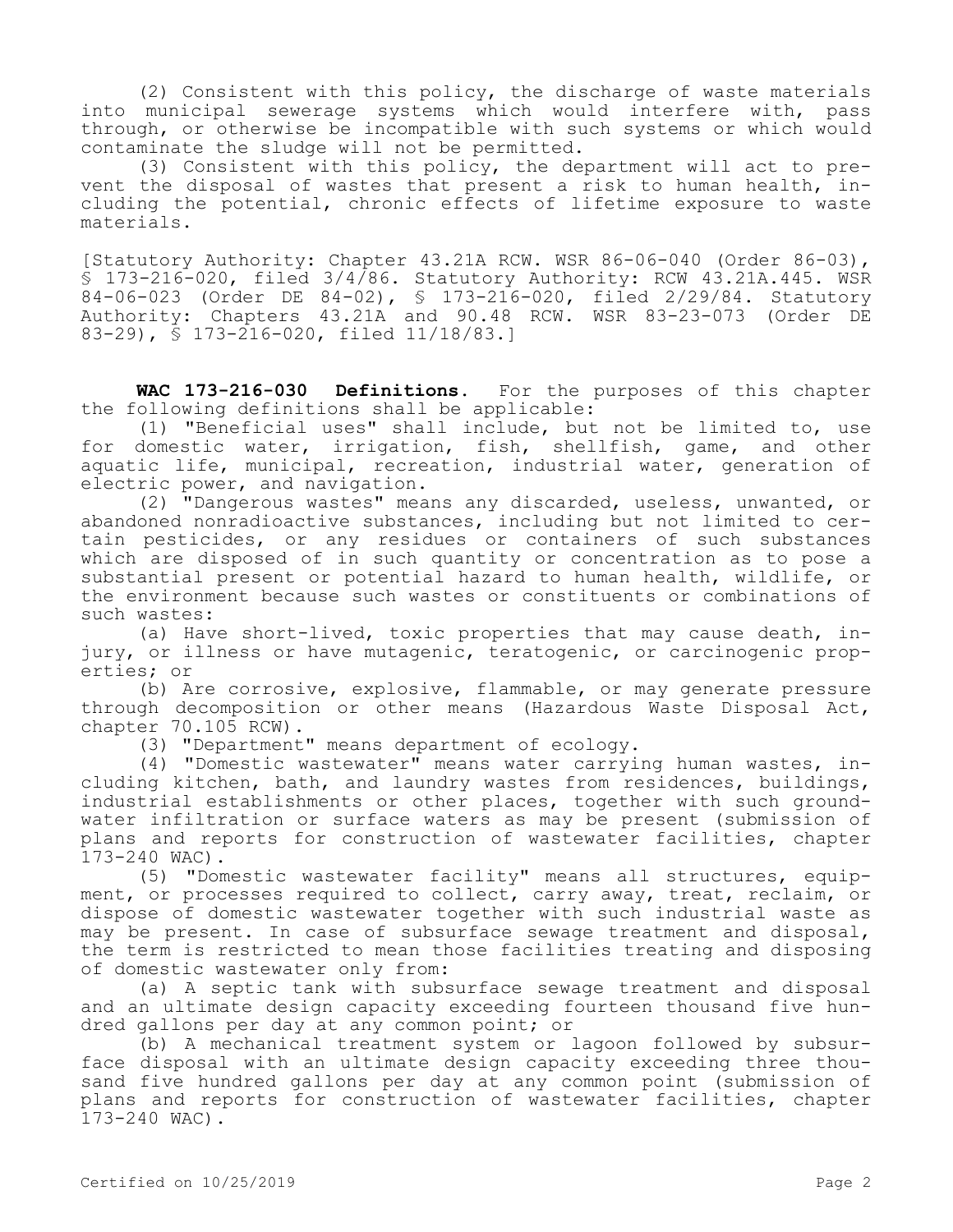(6) "FWPCA" means Federal Water Pollution Control Act as amended by 1981 amendment (33 U.S.C. §466 et seq.).

(7) "General permit" means a permit which covers multiple dischargers within a designated geographical area, in lieu of individual permits being issued to each discharger.

(8) "Industrial wastewater" means water or liquid-carried waste from industrial or commercial processes, as distinct from domestic wastewater. These wastes may result from any process or activity of industry, manufacture, trade or business, from the development of any natural resource, or from animal operations such as feed lots, poultry houses, or dairies. The term includes contaminated stormwater and, also, leachate from solid waste facilities (Submission of plans and reports for construction of wastewater facilities, chapter 173-240 WAC).

(9) "Interfere with" means a discharge by an industrial user which, alone or in conjunction with discharges by other sources, inhibits or disrupts the POTW, its treatment processes or operations, or its sludge processes, use or disposal and which is a cause of a violation of any requirement of the POTW's NPDES permit (including an increase in the magnitude or duration of a violation) or of the prevention of sewage sludge use or disposal by the POTW in accordance with the following statutory provisions and regulations or permits issued thereunder (or more stringent state or local regulations): Section 405 of the FWPCA, the Solid Waste Disposal Act (SWDA) (including Title II, more commonly referred to as the Resource Conservation and Recovery Act (RCRA), and including state regulations contained in any state sludge management plan prepared pursuant to Subtitle D or the SWDA, the Clean Air Act, the Toxic Substances Control Act, and the Marine Protection Research and Sanctuaries Act.

(10) "Municipal sewerage system" or "publicly owned treatment works (POTW)" means a publicly owned domestic wastewater facility or a privately owned domestic wastewater facility that is under contract to a municipality.

(11) "NPDES" means National Pollutant Discharge Elimination System permit program under section 402 of FWPCA.

(12) "New source" means any building, structure, facility, or installation from which there is or may be a discharge, the construction of which commenced; after proposal of Pretreatment Standards under section 307(c) of the FWPCA which are applicable to such sources.

(13) "Pass through" means the discharge of pollutants through a municipal sewerage system into waters of the state in quantities or concentrations which are a cause of or significantly contribute to a violation of any requirement of water quality standards for waters of state of Washington, chapter 173-201 WAC, or of the NPDES or state waste discharge permit, including an increase in the magnitude or duration of a violation (section 307 of FWPCA). Failure to obtain approval of an application for a new or increased discharge or change in the nature of the discharge according to WAC 173-216-110(5) would constitute such a violation.

(14) "Person" includes any political subdivision, local, state or federal government agency, municipality, industry, public or private corporation, partnership, association, firm, individual, or any other entity whatsoever.

(15) "Pretreatment" means the reduction of the amount of pollutants, the elimination of pollutants, or the alteration of the nature of pollutant properties in wastewater prior to or in lieu of discharging or otherwise introducing such pollutants into a POTW.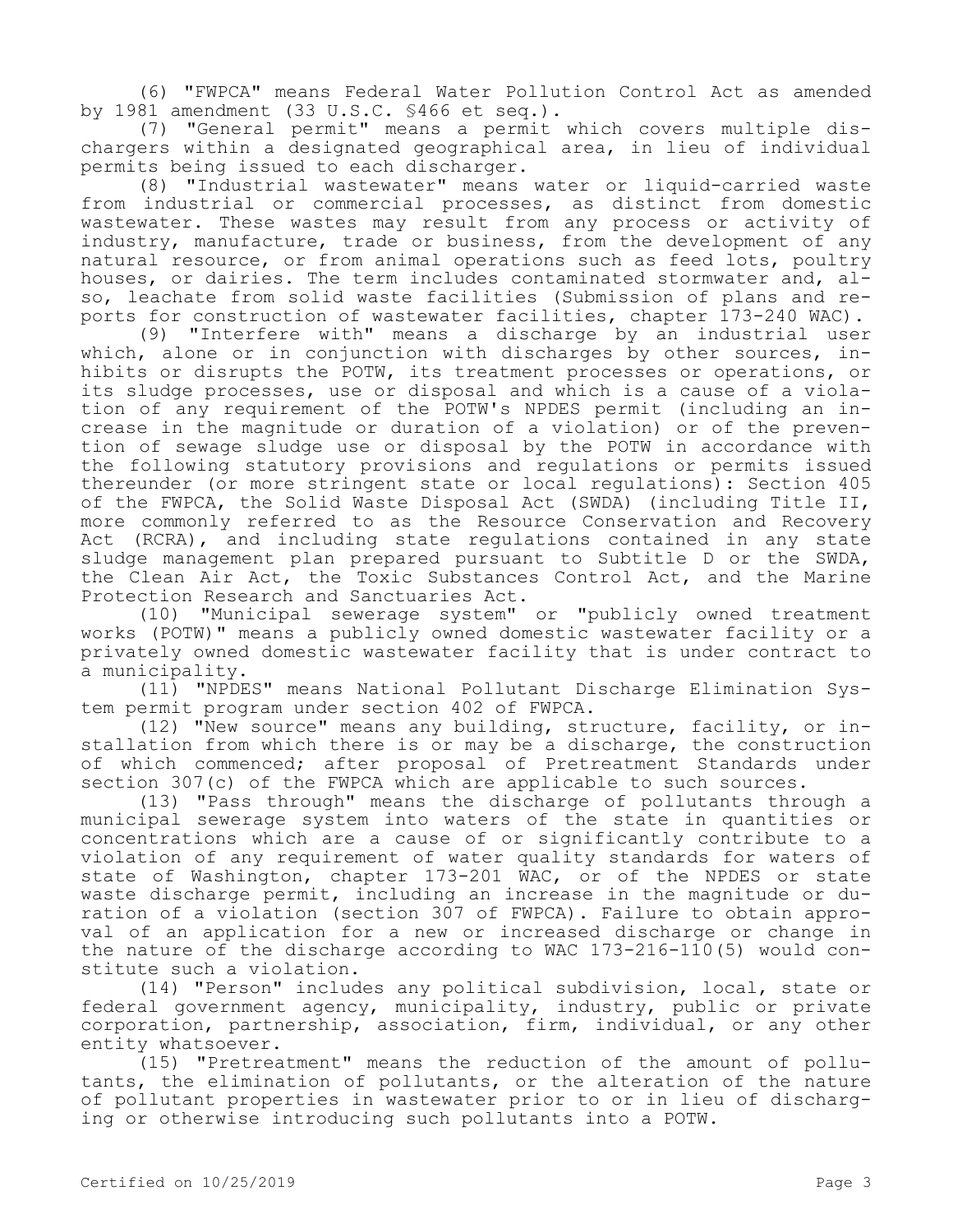(16) "Pretreatment requirements" means any substantive or procedural state, local, or federal requirements or standards developed under chapter 90.48 RCW and sections 307 and/or 402 of the FWPCA.

(17) "Pretreatment standards," "categorical standards," or "standards," means any pollutant discharge limitations, including those developed under section 307 (b) and (c) of the FWPCA and implemented through regulations in 40 C.F.R. Subchapter N, that apply to the discharge of nondomestic wastes to POTWs. This term includes prohibitive discharge limits established pursuant to WAC 173-216-060.

(18) "Subsurface sewage treatment and disposal" means the physical, chemical, or biological treatment and disposal of domestic wastewater within the soil profile by placement beneath the soil surface in trenches, beds, seepage pits, mounds, or fills (Submission of plans and reports for construction of wastewater facilities, chapter 173-240 WAC).

(19) "Waste materials" means any discarded, abandoned, unwanted or unrecovered material(s), except the following are not waste materials for the purposes of this chapter:

(a) Discharges into the ground or groundwater of return flow, unaltered except for temperature, from a groundwater heat pump used for space heating or cooling: Provided, That such discharges do not have significant potential, either individually, or collectively, to affect groundwater quality or uses.

(b) Discharges of stormwater that is not contaminated or potentially contaminated by industrial or commercial sources.

 $(20)$  "Waters of the state" means all lakes, rivers, ponds, streams, inland waters, groundwaters, salt waters, and all other waters and water courses within the jurisdiction of the state of Washington.

(21) In the absence of other definitions as set forth herein, the definitions as set forth in 40 C.F.R. Part 403.3 shall be used for circumstances concerning the discharge of waste into sewerage systems.

[Statutory Authority: Chapter 90.48 RCW. WSR 93-10-099 (Order 92-55), § 173-216-030, filed 5/5/93, effective 5/19/93. Statutory Authority: Chapter 43.21A RCW. WSR 86-06-040 (Order 86-03), § 173-216-030, filed 3/4/86. Statutory Authority: Chapters 43.21A and 90.48 RCW. WSR 83-23-073 (Order DE 83-29), § 173-216-030, filed 11/18/83.]

**WAC 173-216-040 Authorization required.** (1) No waste materials may be discharged from any commercial or industrial operation into waters of the state, or into any municipal sewerage system, nor may waste materials be discharged from any municipal sewerage system into waters of the state, except as authorized pursuant to this chapter, chapter 173-220 or 173-226 WAC.

(2) Any person who constructs or modifies or proposes to construct or modify wastewater facilities must first comply with the regulations for submission of plans and reports for construction of wastewater facilities, chapter 173-240 WAC.

[Statutory Authority: Chapter 90.48 RCW. WSR 93-10-099 (Order 92-55),  $$ 173-216-040$ , filed  $5/5/93$ , effective  $5/19/93$ . Statutory Authority: Chapters 43.21A and 90.48 RCW. WSR 83-23-073 (Order DE 83-29), § 173-216-040, filed 11/18/83.]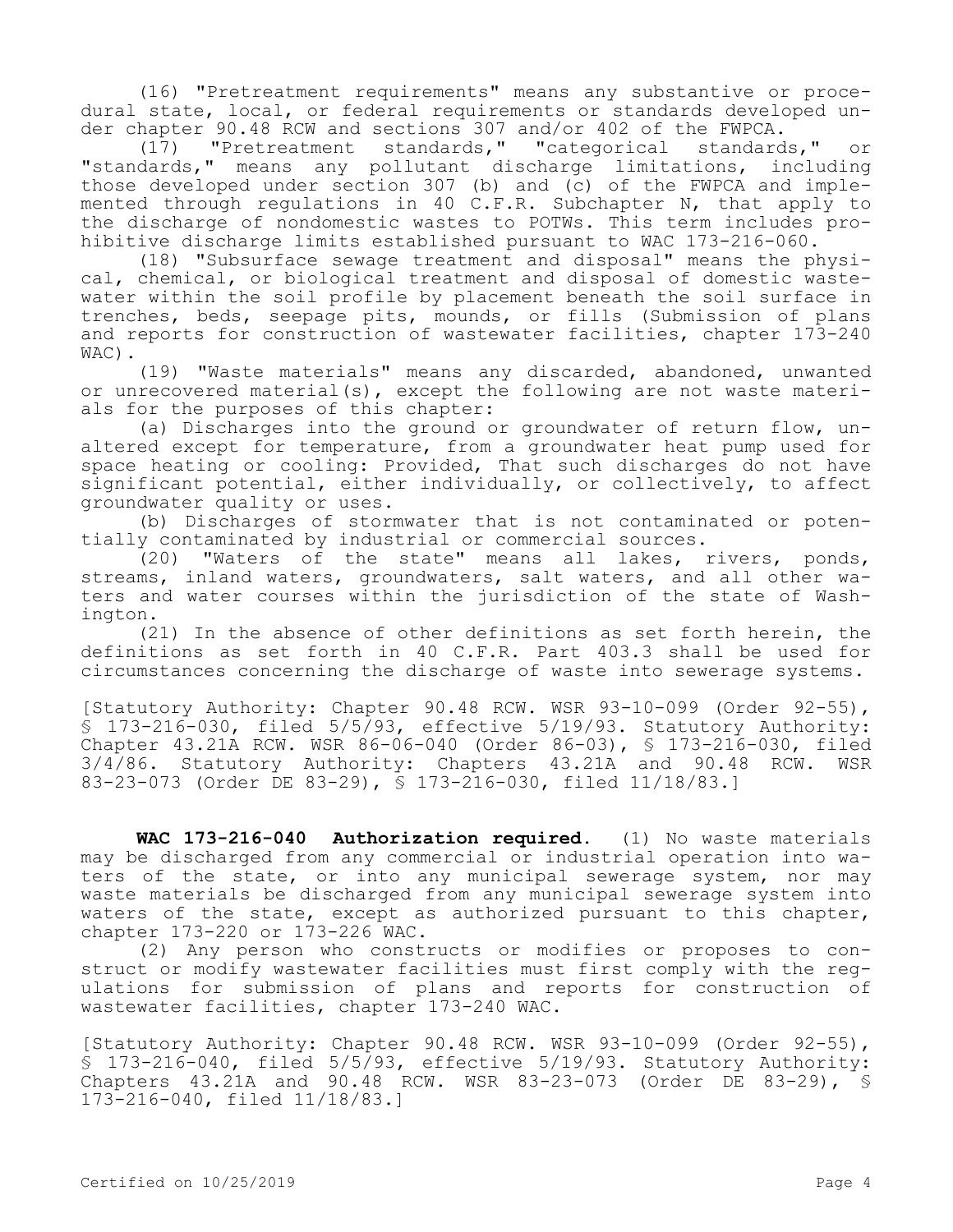**WAC 173-216-050 Discharges not subject to permits.** (1) The following discharges are not subject to permits under this chapter:

(a) Discharges to municipal sewerage systems of domestic wastewater from residential, commercial, or industrial structures.

(b) Any industrial or commercial discharge to a municipal sewerage system for which authority to issue permits has been granted to the municipality under RCW 90.48.165.

(c) Any industrial or commercial discharge to a municipal sewerage system operating under, and in compliance with, the applicable requirements of a local pretreatment program approved under section 307 of FWPCA and WAC 173-216-150. In the event of noncompliance, this exemption no longer applies and the discharger is immediately subject to enforcement action under chapter 90.48 RCW for discharging without a waste discharge permit.

(d) Discharges to municipal sewerage systems of wastes from industrial or commercial sources whose wastewater is similar in character and strength to normal domestic wastewater: Provided, That such discharges do not have the potential to adversely affect performance of the system. Examples of this type of discharge sources may include hotels, restaurants, laundries and food preparation establishments.

(e) Discharges for which an NPDES permit from the department is required pursuant to chapter 173-220 WAC.

(f) Discharges which are otherwise subject to the permit requirements of this chapter but which are covered under a general permit issued pursuant to chapter 173-226 WAC.

(g) Discharges of domestic wastewater from a septic tank with subsurface sewage treatment and disposal and an ultimate design capacity less than or equal to fourteen thousand five hundred gallons per day. These systems are governed by on-site sewage disposal systems, chapter 246-272 WAC which is administered by the Washington state department of health.

(h) Discharges of domestic wastewater from a mechanical treatment system or lagoon followed by subsurface disposal with an ultimate design capacity less than or equal to three thousand five hundred gallons per day. These systems are governed by on-site sewage disposal systems, chapter 246-272 WAC which is administered by the Washington state department of health.

(2) A permit is required for any source subject to pretreatment standards promulgated under section 307 of FWPCA, unless exempted under subsections (1)(b) and (c) of this section.

(3) These exemptions shall not relieve any discharger from the requirement to apply all known, available, and reasonable methods to prevent and control waste discharges to the waters of the state, nor the requirement to obtain approval of plans and reports for the construction of wastewater facilities. Nothing herein shall limit the authority of the department to take enforcement action for any unlawful discharge of waste materials or other violations of the Water Pollution Control Act, chapter 90.48 RCW.

[Statutory Authority: Chapter 90.48 RCW. WSR 93-10-099 (Order 92-55), § 173-216-050, filed 5/5/93, effective 5/19/93. Statutory Authority: Chapter 43.21A RCW. WSR 86-06-040 (Order 86-03), § 173-216-050, filed 3/4/86. Statutory Authority: Chapter 90.48 RCW. WSR 85-04-006 (Order 84-51), § 173-216-050, filed 1/25/85. Statutory Authority: Chapters 43.21A and 90.48 RCW. WSR 83-23-073 (Order DE 83-29), § 173-216-050, filed 11/18/83.]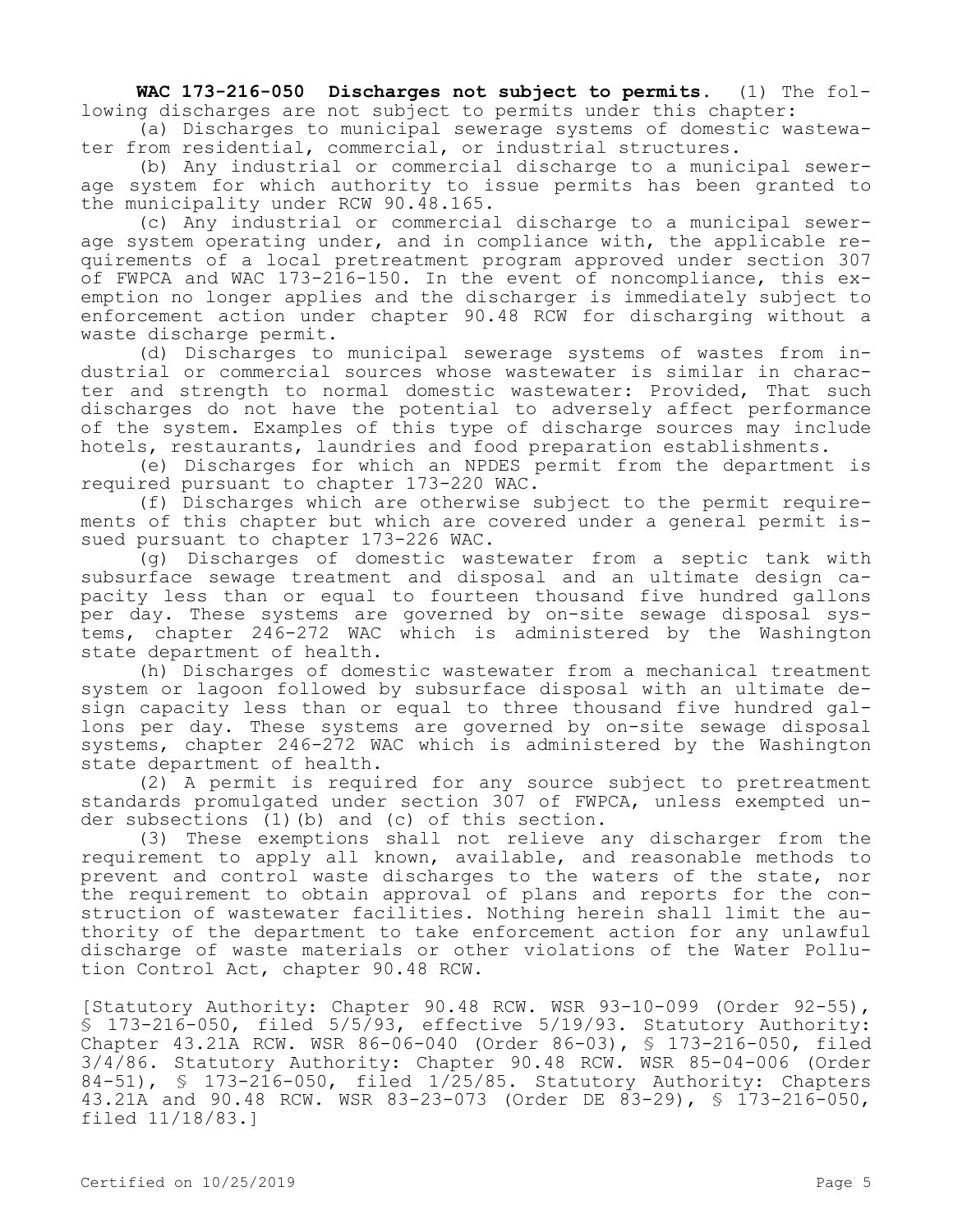**WAC 173-216-060 Prohibited discharges.** (1) The discharge restrictions and prohibitions of dangerous waste regulations, chapter 173-303 WAC shall apply to this chapter.

(2) In addition, the following are prohibited:

(a) The discharge into a municipal sewerage system of substances prohibited from such discharge by section 307 of FWPCA.

(b) All of the following discharges to a municipal sewerage system:

(i) Waste materials that pass through the treatment works untreated or interfere with its operation or performance.

(ii) Any liquids, solids or gases which by reason of their nature or quantity are or may be sufficient either alone or by interaction to cause fire or explosion or be capable of creating a public nuisance or hazard to life or are sufficient to prevent entry into the sewers for their maintenance and repair or be injurious in any other way to the operation of the system or the operating personnel.

(iii) Solid or viscous substances which may cause obstruction to the flow in a sewer or other interference with the operation of the system.

(iv) Any wastewater having a pH less than 5.0 or greater than 11.0 or having any other corrosive property capable of causing damage or hazard to structures, equipment, or personnel of the system, unless the system is specifically designed to accommodate such discharge and the discharge is authorized by a permit under this chapter.

(v) Wastewater which would cause the influent temperature to exceed 40°C (104°F), unless the system is specifically designed to accommodate such discharge and the discharge is authorized by a permit under this chapter. In any case, any wastewater having a temperature which will interfere with the biological activity in the system is prohibited.

(vi) Any waste materials, including oxygen demanding waste materials (BOD, etc.), released in either a slug load or continuous discharge of such volume or strength as to cause interference to the system.

(vii) Any of the following discharges unless approved by the department under extraordinary circumstances, such as lack of direct discharge alternatives due to combined sewer service or need to augment sewage flows due to septic conditions:

(A) Noncontact cooling water in significant volumes.

(B) Stormwater, and other direct inflow sources.

(C) Wastewaters significantly affecting system hydraulic loading, which do not require treatment or would not be afforded a significant degree of treatment by the system.

[Statutory Authority: Chapter 43.21A RCW. WSR 86-06-040 (Order 86-03), § 173-216-060, filed 3/4/86. Statutory Authority: Chapters 43.21A and 90.48 RCW. WSR 83-23-073 (Order DE 83-29), § 173-216-060, filed 11/18/83.]

**WAC 173-216-070 Application for a permit.** (1) Any person not exempt under WAC 173-216-050, who proposes to discharge waste materials into waters of the state or into a municipal sewerage system, must file an application with the department at least sixty days prior to discharging, or in the case of an expiring permit, at least sixty days prior to the expiration of the permit.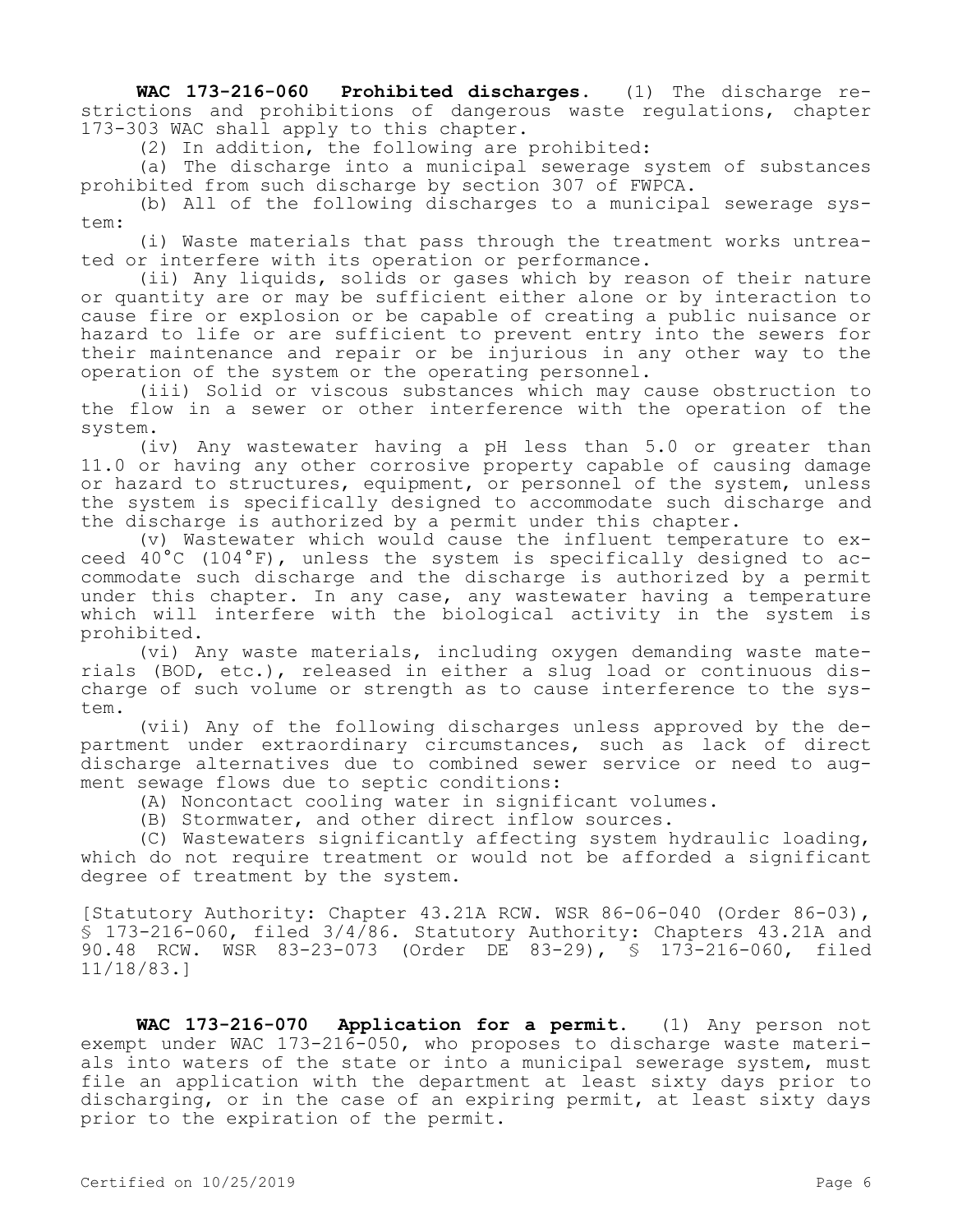(2) Applications for permits shall be on forms as prescribed by the department.

(3) The applicant must pay applicable fees pursuant to Wastewater discharge permit fees, chapter 173-224 WAC.

(4) The requirement for a permit application will be satisfied, if the discharger files:

(a) A completed permit application;

(b) When applicable, signature of approval by an authorized representative of the municipal sewerage system; and

(c) Any other information determined as necessary by the department.

(5) The application shall be signed in case of:

(a) Corporations, by a principal executive officer of at least the level of vice president;

(b) A partnership, by a general partner;

(c) A sole proprietorship, by the proprietor;

(d) A municipal, state, federal, or other public facility, by either a principal executive officer or ranking elected official.

(6) In the case of application by a corporation, the principal executive officer shall personally examine the application and certify its truth, accuracy, and completeness.

[Statutory Authority: Chapter 90.48 RCW. WSR 93-10-099 (Order 92-55), § 173-216-070, filed 5/5/93, effective 5/19/93. Statutory Authority: Chapter 43.21A RCW. WSR 86-06-040 (Order 86-03), § 173-216-070, filed 3/4/86. Statutory Authority: Chapters 43.21A and 90.48 RCW. WSR 83-23-073 (Order DE 83-29), § 173-216-070, filed 11/18/83.]

**WAC 173-216-080 Confidentiality of information.** (1) Any information submitted pursuant to this chapter may be claimed as confidential by the applicant. Any such claim must be asserted at the time of application or notification by placing the words "confidential business information" or similar words, on each page containing such information. If no claim is made, the department may make the information available to the public without further notice. Claims of confidentiality for the following information will be denied:

(a) Name and address of applicant;

- (b) Description of proposal;
- (c) Description of proposed receiving waters;

(d) Description of quality and quantity of receiving water; and

(e) Description of project's environmental impacts as provided in the State Environmental Policy Act, chapter 43.21C RCW;

(f) Description of quantity and characteristics of the effluent.

(2) Claims of confidentiality will be handled in accordance with the provisions of Disclosure—Campaign finances—Lobbying—Records, chapter 42.17 RCW, Public records, chapter 173-03 WAC, and Request for certification of records as confidential—Procedure, RCW 43.21A.160.

[Statutory Authority: Chapters 43.21A and 90.48 RCW. WSR 83-23-073 (Order DE 83-29), § 173-216-080, filed 11/18/83.]

**WAC 173-216-090 Public notice.** (1) The applicant shall publish notice for each application in such a manner to inform and seek comments from interested and potentially interested persons.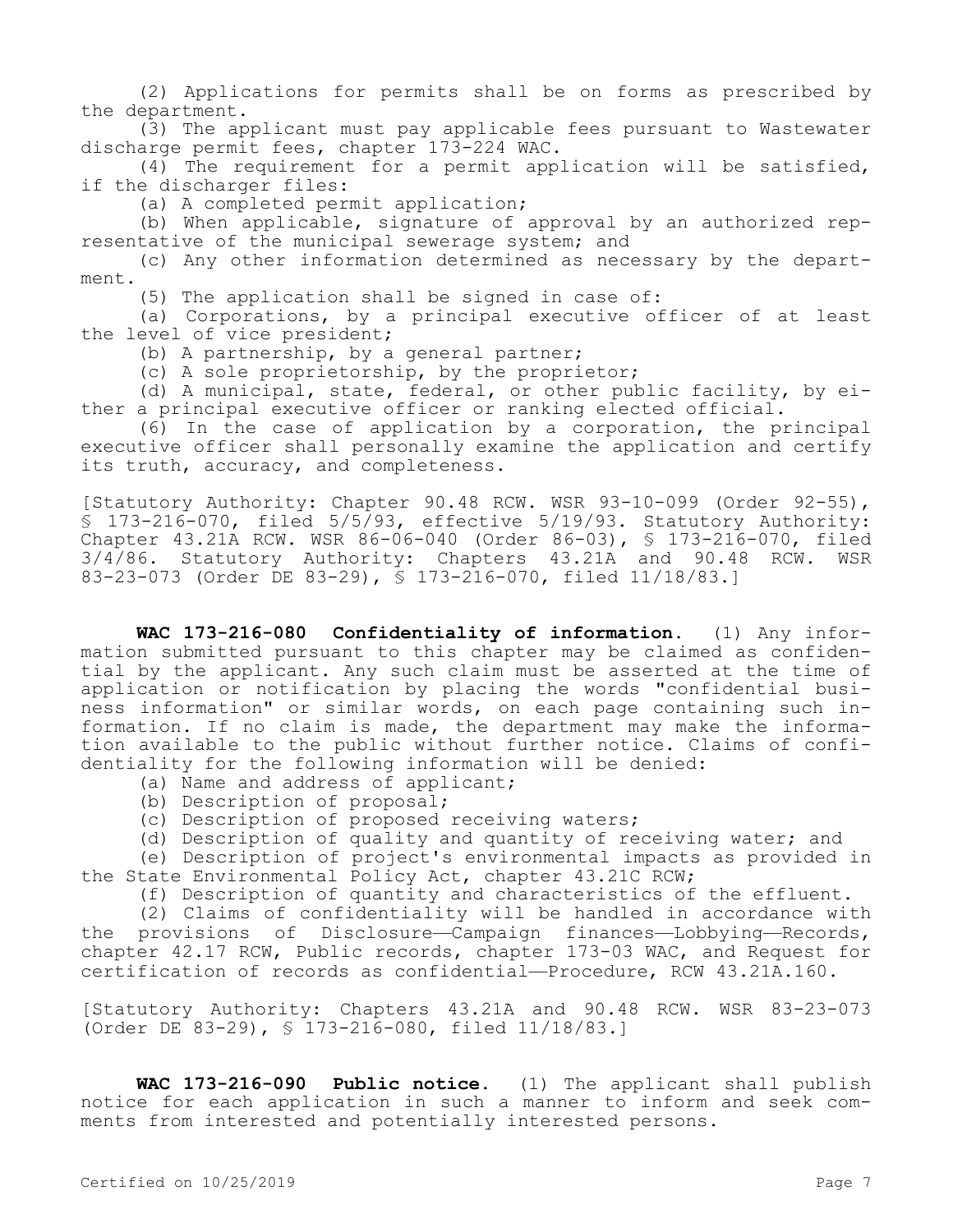(2) The public notice shall be in a form provided by the department and shall include at least the following:

(a) Name, address, and phone number of the office of the department issuing the public notice;

(b) Name and address of the applicant, and if different, of the facility or activity to be permitted;

(c) Brief description of the applicant's activities or operations which result in the discharge described in the application (e.g. municipal waste treatment plant, steel manufacturing, drainage from mining activities);

(d) A brief description of the discharge point(s);

(e) A statement of any tentative determination to issue or deny a permit for the discharge described in the application;

(f) A brief description of the procedures for the formulation of final determinations, including the thirty-day comment period required by subsection (6) of this section and any other means by which interested persons may influence or comment upon those determinations; and

(g) Address and phone number of the office of the department at which interested persons may obtain further information.

(3) Circulation of public notice shall include at least publishing once each week for two consecutive weeks, at applicants' expense, a public notice in a newspaper of general circulation in the county of the proposal. The department shall also, in the case of a discharge into a municipal sewerage system, notify the municipality of the intent to issue or deny a permit.

(4) The department may require the following additional public notification requirements:

(a) Mailing the notice to persons who have expressed an interest in being notified;

(b) Mailing the notice to other state agencies and local governments with a regulatory interest in the proposal;

(c) Posting the notice on the premises.

(5) The public notification requirements do not apply for permit renewal, if there are no increases in volume or changes in characteristics of discharge beyond those previously authorized.

(6) The public notice shall include a statement that any person may express their views in writing to the department within thirty days of the last date of publication.

(7) Any person submitting written comment or any other person may, upon request, obtain a copy of the department's final decision.

(8) The applicant shall provide the department with an affidavit of publication.

(9) The department shall add the name of any person, upon request, to a mailing list to receive copies of notices for all applications within the state or within a geographical area.

[Statutory Authority: Chapters 43.21A and 90.48 RCW. WSR 83-23-073 (Order DE 83-29), § 173-216-090, filed 11/18/83.]

**WAC 173-216-100 Public hearings.** (1) Any interested person may request a public hearing with respect to permit applications for which notice is required pursuant to WAC 173-216-090. Any such request for a public hearing shall be filed within the thirty-day period prescribed in WAC 173-216-090(6) and shall indicate the interest of the party filing such request and the reasons why a hearing is warranted.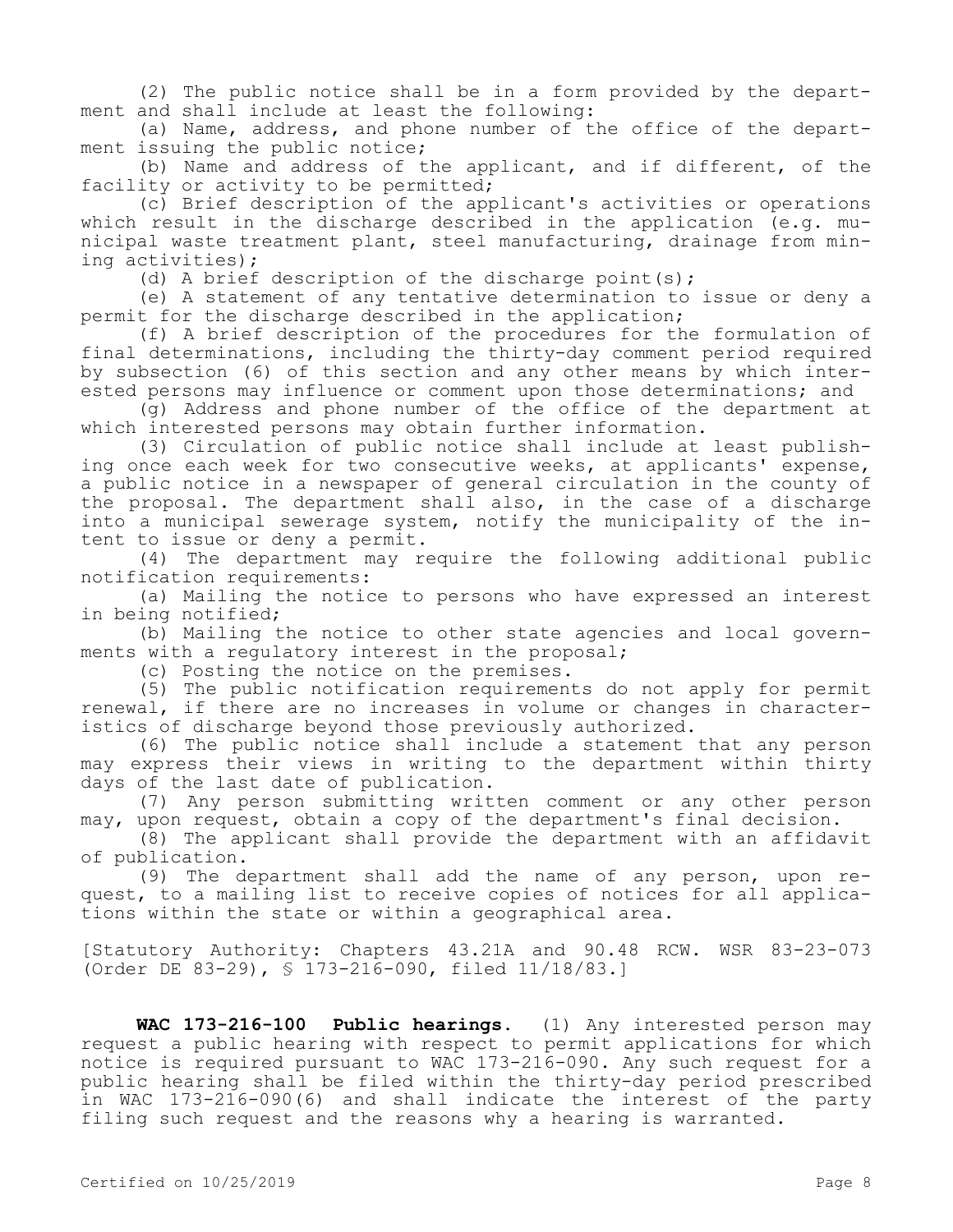(2) The department shall hold a hearing if it determines there is a significant public interest.

(3) Any hearing held pursuant to this subsection shall be held at a time and place deemed appropriate by the department.

(4) Public notice of any hearing held pursuant to this section shall be circulated at least as widely as was the notice of the application.

(5) Procedures for the circulation of public notice for hearings held shall include at least the following:

(a) Notice shall be published, at the applicant's expense, in at least one newspaper of general circulation within the area of the discharge;

(b) Notice shall be sent to all persons who received a copy of the notice given under WAC 173-216-090;

(c) Notice shall be mailed to any person upon request;

(d) Notice shall be given at least thirty days in advance of the hearing.

(6) The contents of public notice of any hearing held pursuant to this section shall include at least the following:

(a) Name, address, and phone number of the office of the department holding the public hearing;

(b) The purpose of the hearing;

(c) Name and address of the applicant;

(d) A brief description of the point(s) of discharge;

(e) Information regarding the time and location for the hearing;

(f) A brief description of the nature of the hearing;

(g) A concise statement of the issues raised by the persons requesting the hearing, when applicable;

(h) A brief reference to the public notice issued for each application, including identification number and date of issuance; and

(i) Address and phone number of premises at which interested persons may obtain information.

[Statutory Authority: Chapters 43.21A and 90.48 RCW. WSR 83-23-073 (Order DE 83-29), § 173-216-100, filed 11/18/83.]

**WAC 173-216-110 Permit terms and conditions.** (1) Any permit issued by the department shall specify conditions necessary to prevent and control waste discharges into the waters of the state, including the following, whenever applicable:

(a) All known, available, and reasonable methods of prevention, control, and treatment;

(b) Pretreatment requirements;

(c) Requirements pursuant to other laws, including the state's Hazardous Waste Disposal Act, chapter 70.105 RCW, the Solid waste management—Recovery and recycling, chapter 70.95 RCW, the Resource Conservation and Recovery Act of 1976, Public Law 95.190 or any other applicable local ordinances, state, or federal statute, to the extent that they pertain to the prevention or control of waste discharges into the waters of the state;

(d) Any conditions necessary to meet applicable water quality standards for surface waters or to preserve or protect beneficial uses for groundwaters;

(e) Requirements necessary to avoid conflict with a plan approved pursuant to section 208(b) of FWPCA;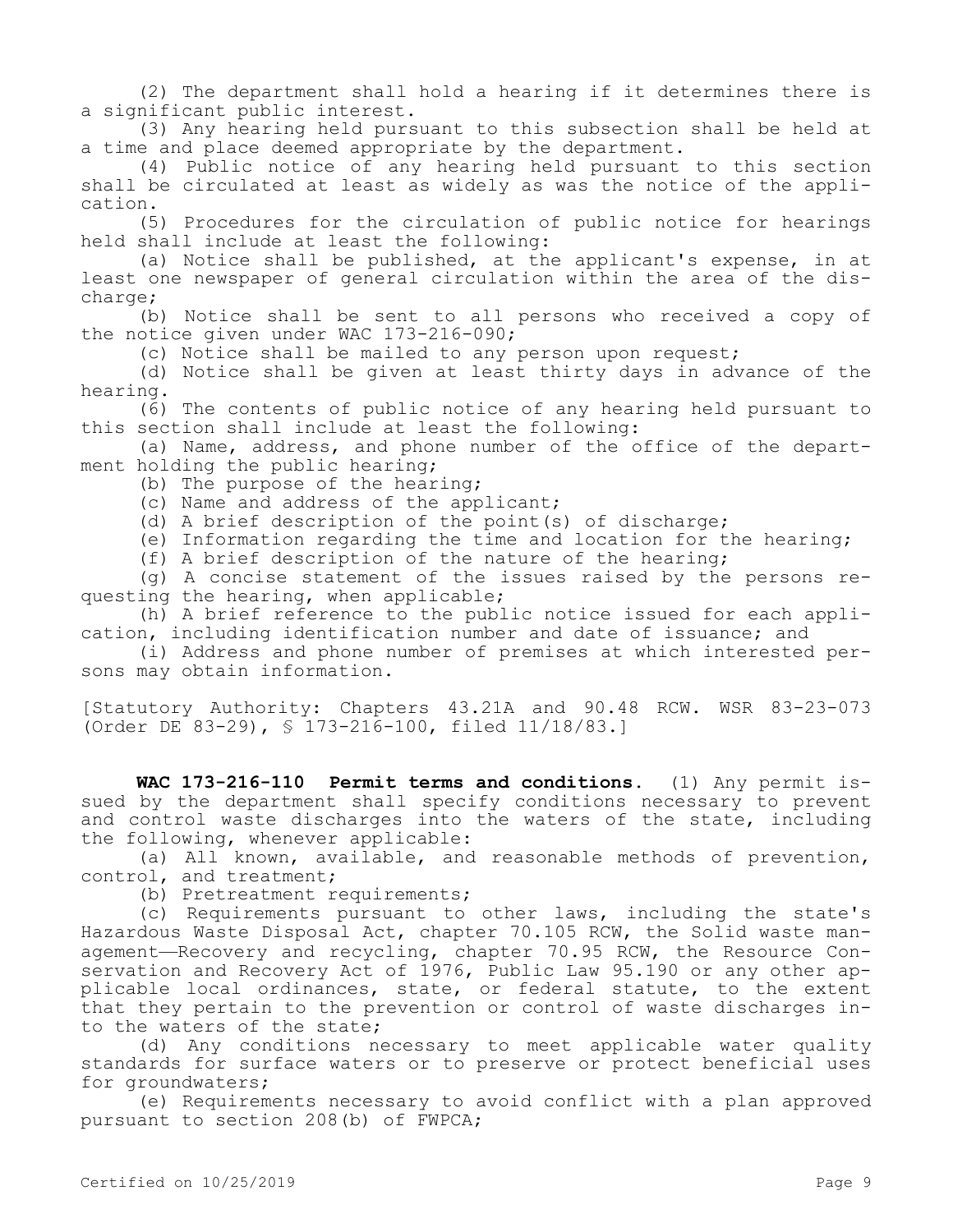(f) Any conditions necessary to prevent and control pollutant discharges from plant site runoff, spillage or leaks, sludge or waste disposal, or raw material storage;

(g) Any appropriate monitoring, reporting and record keeping requirements as specified by the department, including applicable requirements under sections 307 and 308 of FWPCA;

(h) Schedules of compliance, including those required under sections 301 and 307 of FWPCA, which shall set forth the shortest reasonable time period to achieve the specified requirements; and

(i) Prohibited discharge requirements as contained in WAC 173-216-060.

(2) The permits shall be for a fixed term, not exceeding five years.

(3) Representatives of the department shall have the right to enter at all reasonable times in or upon any property, public or private, for the purpose of inspecting and investigating conditions relating to the pollution or the possible pollution of any waters of the state. Reasonable times shall include normal business hours, hours during which production, treatment, or discharge occurs, or times when the department suspects a violation requiring immediate inspection. Representatives of the department shall be allowed to have access to, and copy at reasonable cost, any records required to be kept under terms and conditions of the permit, to inspect any monitoring equipment or method required in the permit and to sample the discharge, waste treatment processes, or internal waste streams.

(4) The permittee shall at all times be responsible for the proper operation and maintenance of any facilities or systems of control installed by the permittee to achieve compliance with the terms and conditions of the permit. Where design criteria have been established, the permittee shall not permit flows or waste loadings to exceed approved design criteria or approved revisions thereto.

(5) A new application, or supplement to the previous application, shall be submitted, along with required engineering plans and reports, whenever a new or increased discharge or change in the nature of the discharge is anticipated which is not specifically authorized by the current permit. Such application shall be submitted at least sixty days prior to any proposed changes.

(6) In the event the permittee is unable to comply with any of the permit terms and conditions due to any cause, the permittee shall:

(a) Immediately take action to stop, contain, and cleanup unauthorized discharges or otherwise stop the violation, and correct the problem;

(b) Immediately notify the department of the failure to comply; and

(c) Submit a detailed written report to the department within thirty days, unless requested earlier by the department, describing the nature of the violation, corrective action taken and/or planned, steps to be taken to prevent a recurrence, and any other pertinent information.

(7) In the case of discharge into a municipal sewerage system, the department shall consider in the final permit documents the requirements of the municipality operating the system.

(8) Permits for domestic wastewater facilities shall be issued only to a public entity, except in the following circumstances:

(a) Facilities existing or approved for construction with private operation on or before the effective date of this chapter, until such time as the facility is expanded;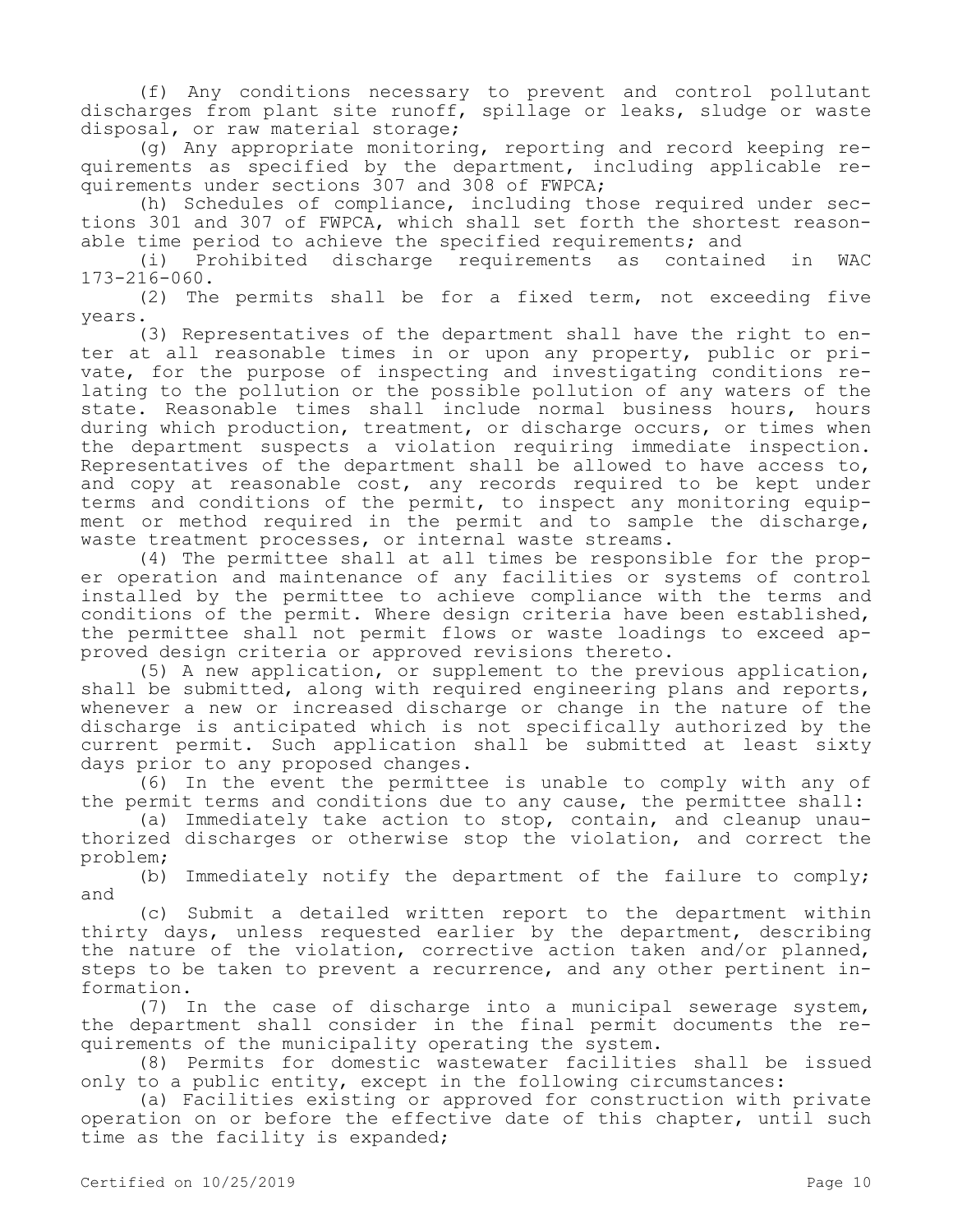(b) Facilities that serve a single nonresidential, industrial, or commercial establishment. Commercial/industrial complexes serving multiple owners or tenants and multiple residential dwelling facilities such as mobile home parks, apartments, and condominiums are not considered single commercial establishments for the purpose of the preceding sentence.

(c) Facilities that are owned by nonpublic entities and under contract to a public entity shall be issued a joint permit to both the owner and the public entity.

[Statutory Authority: Chapter 43.21A RCW. WSR 86-06-040 (Order 86-03), § 173-216-110, filed 3/4/86. Statutory Authority: Chapters 43.21A and 90.48 RCW. WSR 83-23-073 (Order DE 83-29), § 173-216-110, filed 11/18/83.]

**WAC 173-216-120 Transfer of a permit.** (1) A permit is automatically transferred to a new owner or operator if:

(a) A written agreement between the old and new owner or operator containing a specific date for transfer of permit responsibility, coverage, and liability is submitted to the department; and

(b) The department does not notify the permittee of the need to modify, or revoke and reissue the permit.

(2) Unless a permit is automatically transferred according to subsection (1) of this section, a permit may be transferred only if modified or revoked and reissued to identify the new permittee and to incorporate such other requirements as determined necessary by the department.

[Statutory Authority: Chapters 43.21A and 90.48 RCW. WSR 83-23-073 (Order DE 83-29), § 173-216-120, filed 11/18/83.]

**WAC 173-216-125 Monitoring.** Use of registered or accredited laboratories:

(1) Except as established in subsection (3) of this section, monitoring data submitted to the department in accordance with this chapter shall be prepared by a laboratory accredited under the provisions of chapter 173-50 WAC no later than July 1, 1993, for all state permittees with a permitted average flow rate greater than five million gallons per day.

These requirements are effective and binding on all permittees under the authority of rule, regardless of whether they have been included as conditions of a permit.

(2) Except as established in subsection (3) of this section, monitoring data submitted to the department in accordance with this chapter shall be prepared by a laboratory registered or accredited under the provisions of chapter 173-50 WAC no later than July 1, 1994, for all state permittees not covered under subsection (1) of this section.

These requirements are effective and binding on all permittees under the authority of rule, regardless of whether they have been included as conditions of a permit.

(3) The following parameters need not be accredited or registered:

(a) Flow;

(b) Temperature;

(c) Settleable solids;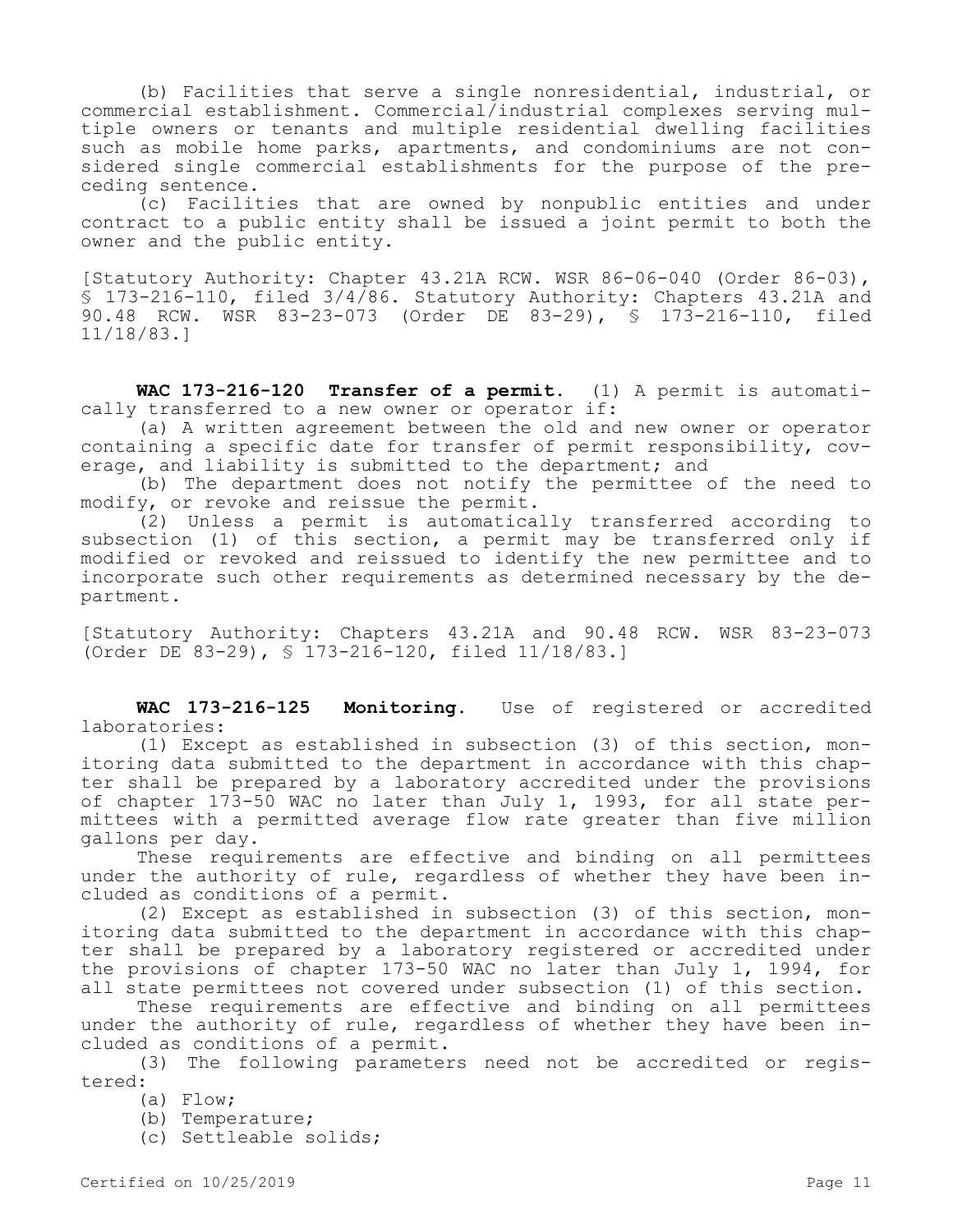(d) Conductivity, except that conductivity shall be accredited if the laboratory must otherwise be registered or accredited;

(e) pH, except that pH shall be accredited if the laboratory must otherwise be registered or accredited;

(f) Turbidity, except that turbidity shall be accredited if the laboratory must otherwise be registered or accredited; and

(g) Parameters which are used solely for internal process control.

[Statutory Authority: RCW 90.48.035. WSR 02-05-055 (Order 01-08), § 173-216-125, filed 2/15/02, effective 3/18/02. Statutory Authority: RCW 43.21A.230. WSR 93-20-011 (Order 92-53), § 173-216-125, filed<br>9/22/93, effective 10/23/93; WSR 90-21-090 (Order 90-21), § 9/22/93, effective 10/23/93; WSR 173-216-125, filed 10/19/90, effective 11/19/90.]

**WAC 173-216-130 Modification, suspension, and revocation of per-**<br>mits. (1) Any permit issued under this chapter can be modified, sus**mits.** (1) Any permit issued under this chapter can be modified, suspended, or revoked, in whole or in part by the department for the following causes:

(a) Violation of any permit term or condition;

(b) Obtaining a permit by misrepresentation or failure to fully disclose all relevant facts;

(c) A material change in quantity or type of waste disposal;

(d) A material change in the condition of the waters of the state; or

(e) Nonpayment of permit fees assessed pursuant to RCW 90.48.610.

(2) The department may modify a permit, including the schedule of compliance or other conditions, if it determines good and valid cause exists, which includes promulgation or revisions of categorical standards.

(3) Any permit issued under this chapter shall remain in effect until terminated in writing by the department, except that continuation of an expired permit (pursuant to RCW 90.48.200), shall terminate upon coverage under a general permit issued pursuant to chapter 173-226 WAC.

[Statutory Authority: Chapter 90.48 RCW. WSR 93-10-099 (Order 92-55), § 173-216-130, filed 5/5/93, effective 5/19/93. Statutory Authority: Chapter 43.21A RCW. WSR 88-12-035 (Order 88-8), § 173-216-130, filed 5/26/88, effective 7/1/88; WSR 86-06-040 (Order 86-03), § 173-216-130, filed 3/4/86. Statutory Authority: Chapters 43.21A and 90.48 RCW. WSR 83-23-073 (Order DE 83-29), § 173-216-130, filed 11/18/83.]

**WAC 173-216-140 Relationship with NPDES permits.** For a given facility, permit requirements under this chapter and NPDES permit requirements under Water Pollution Control Act, RCW 90.48.260, shall under normal circumstances, be contained in a single permit document.

[Statutory Authority: Chapter 90.48 RCW. WSR 93-10-099 (Order 92-55),  $\overline{S}$  173-216-140, filed 5/5/93, effective 5/19/93. Statutory Authority: Chapters 43.21A and 90.48 RCW. WSR 83-23-073 (Order DE 83-29), § 173-216-140, filed 11/18/83.]